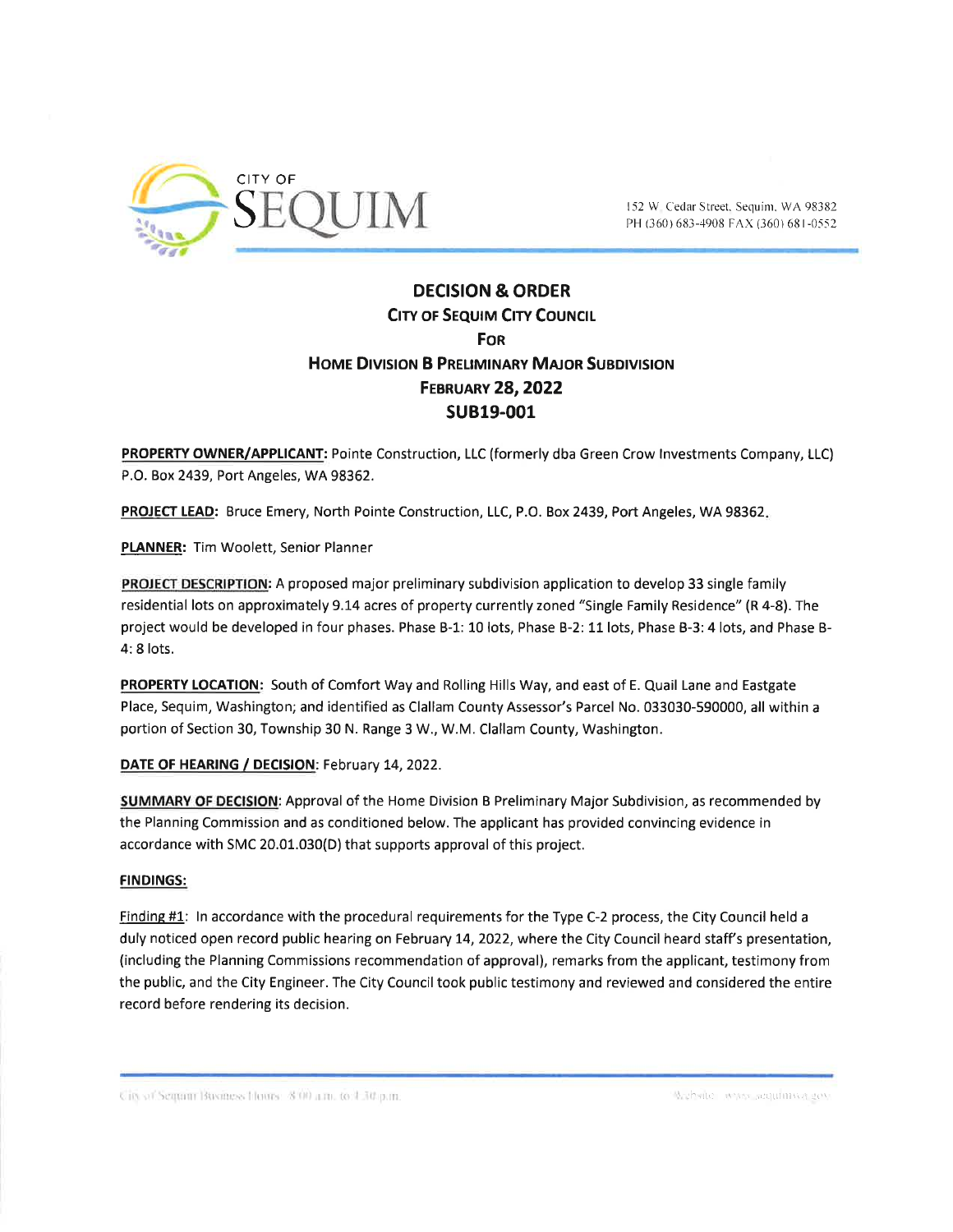Finding #2: The City Council considered all staff testimony, applicant testimony, and public testimony, both written and oral, the staff report and exhibits listed therein, and all associated email and other written correspondence, which are hereby incorporated into the project record by reference.

Findins #3: The project was duly noticed, per the Sequim Municipal Code (SMC) by posting the property, publishing in the Peninsula Daily News, and mailing notice to property owners within 300 feet of the project area.

Finding #4: The project is located in the "Single Family Residential" (R 4-8) zone, which is consistent with the Comprehensive Plan's "Single Family Residential" (SFR) designation for the site.

Finding #5: Zoning in the vicinity of the subject property consists of residential zoned lots in both incorporated and unincorporated areas.

Findins #6: The project, as designed, meets the City's Single Family residential (R 4-8) zone's 5,400 square minimum and 14,500 square foot maximum lot size requirements, the four units per net acre minimum residential density requirements, and the proposed lots will be capable of being developed to the Development Standards contained in SMC 18.20.050.

Findins #7: As proposed, the overall net residential density wíll be approximately 5.12 units per acre

Finding #8: The proposal includes plans to build or bond the construction of all required infrastructure, including, but not limited to streets, storm drainage, sanitary sewer and water lines, and the project has provided forthe necessary utility easements and the dedication of streets and other infrastructure to the City upon recording the plat.

Findine #9: The project was subject to review under the State Environmental Policy Act (SEPA) and was issued <sup>a</sup> Mitigated Determination of Non-significance (MDNS).

Finding #10: The project is consistent with the City of Sequim Comprehensive Plan policies, including:

- LU goal 3.2: Low-density Residential: Maintain Sequim's "friendly, small-town" qualities by fostering the growth of low-density, single-family neighborhoods that are social, walkable, and safe.
- LU Policy 3.2.3: Allow a range of lot sizes in low-density neighborhoods to meet the lifestyle interests of citizens while still maintaining minimum densities to keep Sequim's future both social and affordable.
- **LU 3.4.5: Friendly, Safe Neighborhood Streets In all new residential subdivisions, create local access** streets that enhance neighborhood friendliness, safety, and visual quality
- TR 4.4.3: Good Sidewalks Apply minimum standards of safety and comfort in the design of all new sidewalks to promote walking as alternative transportation, as good for personal health, and as a place of friendly encounters.
- CFG Goal 5.1: Community Expectations Meet community quality-of-life expectations by institutionalizing the connections among citizens' desires, adopted levels of service, and city capital budgeting.
- **H** Goal 6.1: Housing for a Diverse Community Increase the number of housing options and opportunities to meet the needs of a diverse, growing community.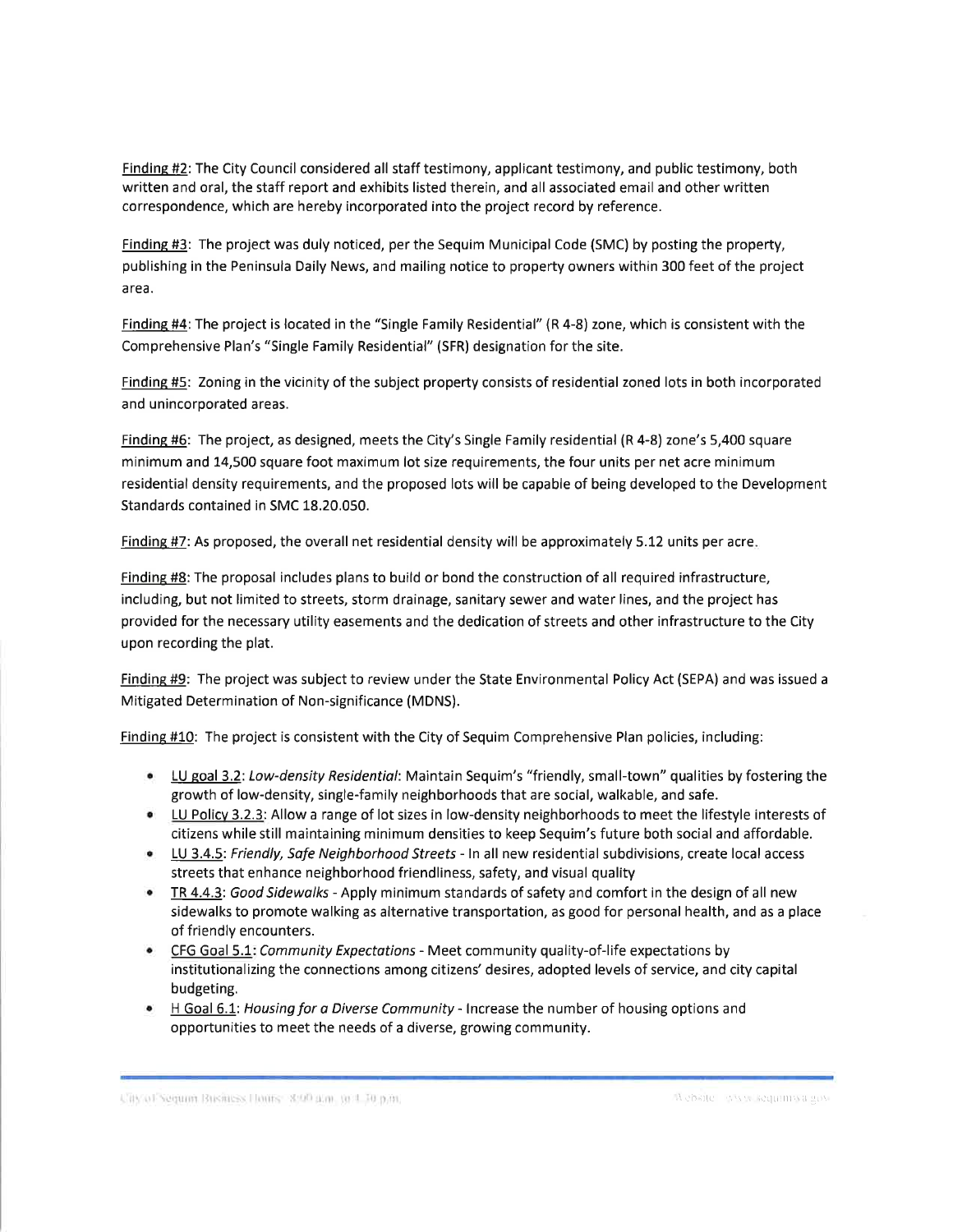<sup>a</sup> <sup>H</sup>GOAL 6.4.3: Residential Land Supply for All Needs - Ensure availability of lands for residential development, including facilities to meet special housing needs throughout the City.

# CONCLUSIONS:

- Conclusion #1: The proposed project is to develop 33 residential lots on approximately 9.14 acres of property currently zoned "single Family Residential" (R 4-S). The project would be developed in four phases. Phase B-1: 10 lots, Phase B-2: 11 lots, Phase B-3: 4 lots, and Phase B-4: 8 lots. a
- Conclusion #2: This application for Preliminary Subdivision approval has been reviewed for consistency with the City of Sequim's criteria for preliminary subdivision approval in SMC 17.20.040. a
- Conclusion #3: This application for preliminary subdivision approval has been reviewed as a Type C-2 permit in accordance with SMC 20.02.100 (Type B and Type C-1 and C-2 procedures - Quasi-judicial decisions- Process overview). AType C-2 process is quasi-judicial and requires a public hearing with the City Council as the decision-making body. a
- Conclusion #4: Public Notice was issued in accordance with the notice requirements of Chapter 20.01.140 SMC. a
- Conclusion #5: All comments received in response to the notice of application were duly considered a
- Conclusion #6: As conditioned, the Home Division B Preliminary Major Subdivision meets the requirements of SMC, Chapter 18 (Zoning), including bulk and dimensional requirements. Setbacks, lot coverage, building height, and other bulk and dimensional requirements will be further reviewed at the time of individual building permit applications for future homes and commercial structures. a
- Conclusion #7: Potential environmental impacts have been adequately mitigated through the applicable provisions of the Sequim Municipal Code and the Conditions imposed by the MDNS issued November 8, 2019. a
- Conclusion #8: The Home Division B Preliminary Major Subdivision, as conditioned, meets the approval requirements of SMC 17.20.040 (subdivisions). a
- Conclusion #9: The Home Division B Preliminary Major Subdivision, as conditioned, is consistent with the City's Comprehensive Land Use Plan; THEREFORE, a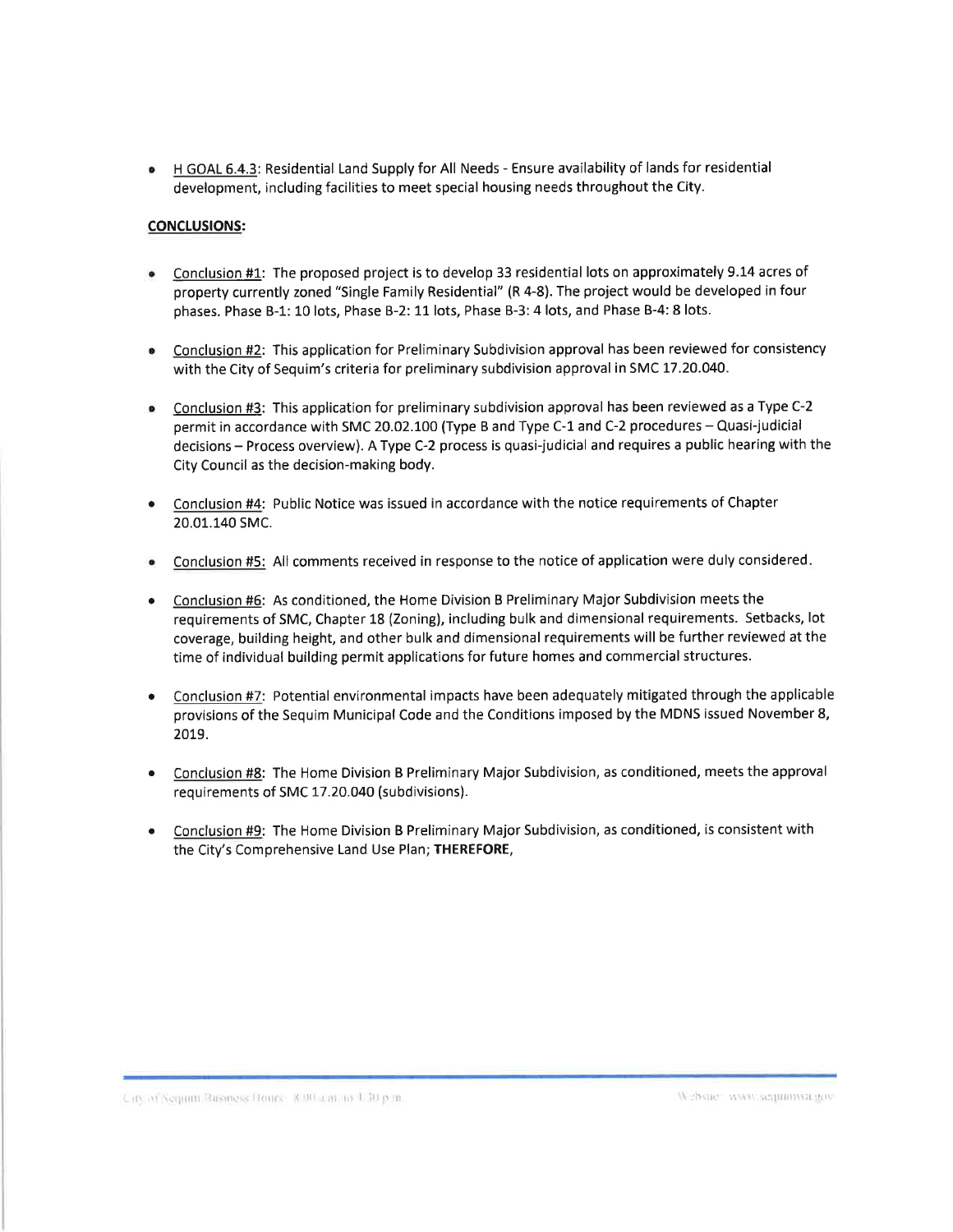# **DECISION & ORDER**

The application for the Home Division B Preliminary Major Subdivision (SUB19-001) is APPROVED, subject to the CONDTIONS OF APPROVAL and MITIGATION MEASURES as set forth in the following attachment.  $\sqrt{a}$ SO ORDERED, this  $\underline{\phantom{a}}$ **N**  $0<sub>0</sub>$ day of February 2022.

Tom Ferrell, Mayor

Attest:

**Charisse Deschenes, Acting City Clerk** 

Approved as to form:

Kristina Nelson-Gross, City Attorney

City of Sequini Business Hours 18.00 and to 4.30 p.m.

Website www.sequimwa.gov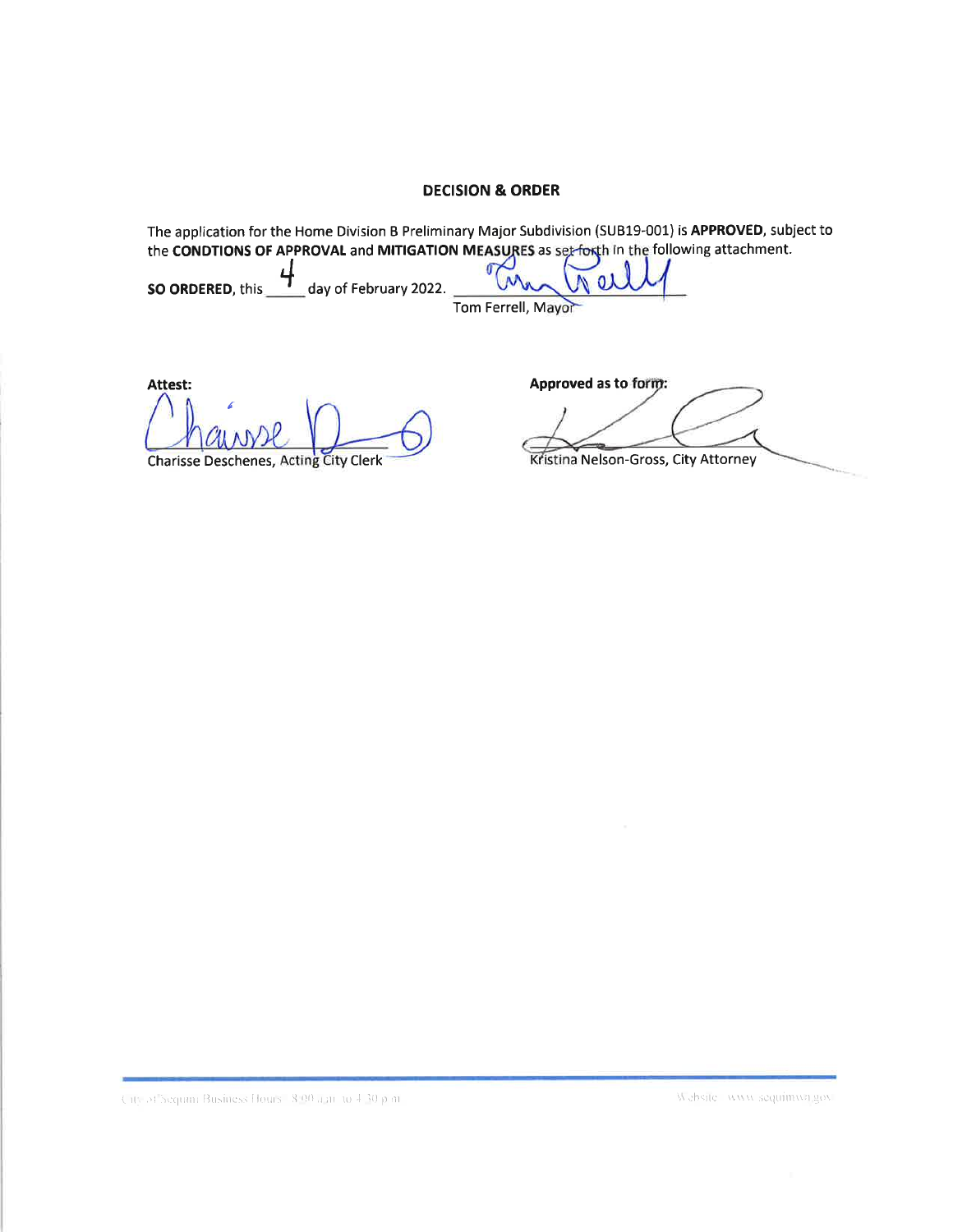# HOME DIVISION B PRELIMINARY MAJOR SUBDIVISION PLANNING FILE SUB19-001 **SEPA MITIGATION AND CONDITIONS OF APPROVAL**

### 1. WATER QUALITY

All site construction shall be conducted in compliance with the 2012 WSDOE Stormwater Manual for Western Washington, as amended in 2014.

Erosion control measures must be in place prior to any clearing, grading, or construction. These control measures must be effective to prevent stormwater runoff from carrying soil and other pollutants into surface water or storm drains that lead to waters of the state. Sand, silt, clay particles, and soil will damage aquatic habitat and are considered to be pollutants. Any discharge of sediment-laden runoff or other pollutants to waters of the state is in violation of Chapter 90.48 RCW, Water Pollution Control, and WAC 173-2014, Water Quality Standards for Surface Waters of the State of Washington, and is subject to enforcement action.

The following construction activities require coverage under the Construction Stormwater General Permit:

- 1. Clearing, grading and/or excavation that results in the disturbance of one or more acres and discharges stormwater to surface waters of the State; and
- 2. Clearing, grading and/or excavation on sites smaller than one acre that are part of a larger common plan of development or sale, if the common plan of development or sale will ultimately disturb one acre or more and discharge stormwater to surface waters of the State. This includes forest practices (including, but not limited to, class lV conversions) that are part of a construction activity that will result in the disturbance of one or more acres, and discharge to surface waters of the State; and
- 3. Any site construction activity discharging stormwater to waters of the State that Ecology:
	- a) Determines to be a significant contributor of pollutants to waters of the State of Washington.
	- b) Reasonably expects to cause a violation of any water quality standard

lf contamination is suspected, discovered, or occurs during the proposed SEPA action, testing ofthe potentially contaminated media must be conducted. lf contamination of soil or groundwater is readily apparent, or is revealed by testing, Ecology must be notified. Contact the Environmental Report Tracking System Coordinator for the Southwest Regional Office (SWRO) at (360) 407-6300. For assistance and information about subsequent cleanup and to identify the type of testing that will be required, contact Matthew Morris with the SWRO, Toxics Cleanup Program at (360) 407-7529.

lf there are known soil/ground water contaminants present on-site, additional information (including, but not limited to: temporary erosion and sediment control plans; stormwater pollution prevention plan; list of known contaminants with concentrations and depths found; a site map depicting the sample location(s); and additional studies/reports regarding contaminant(s)) will be required to be submitted.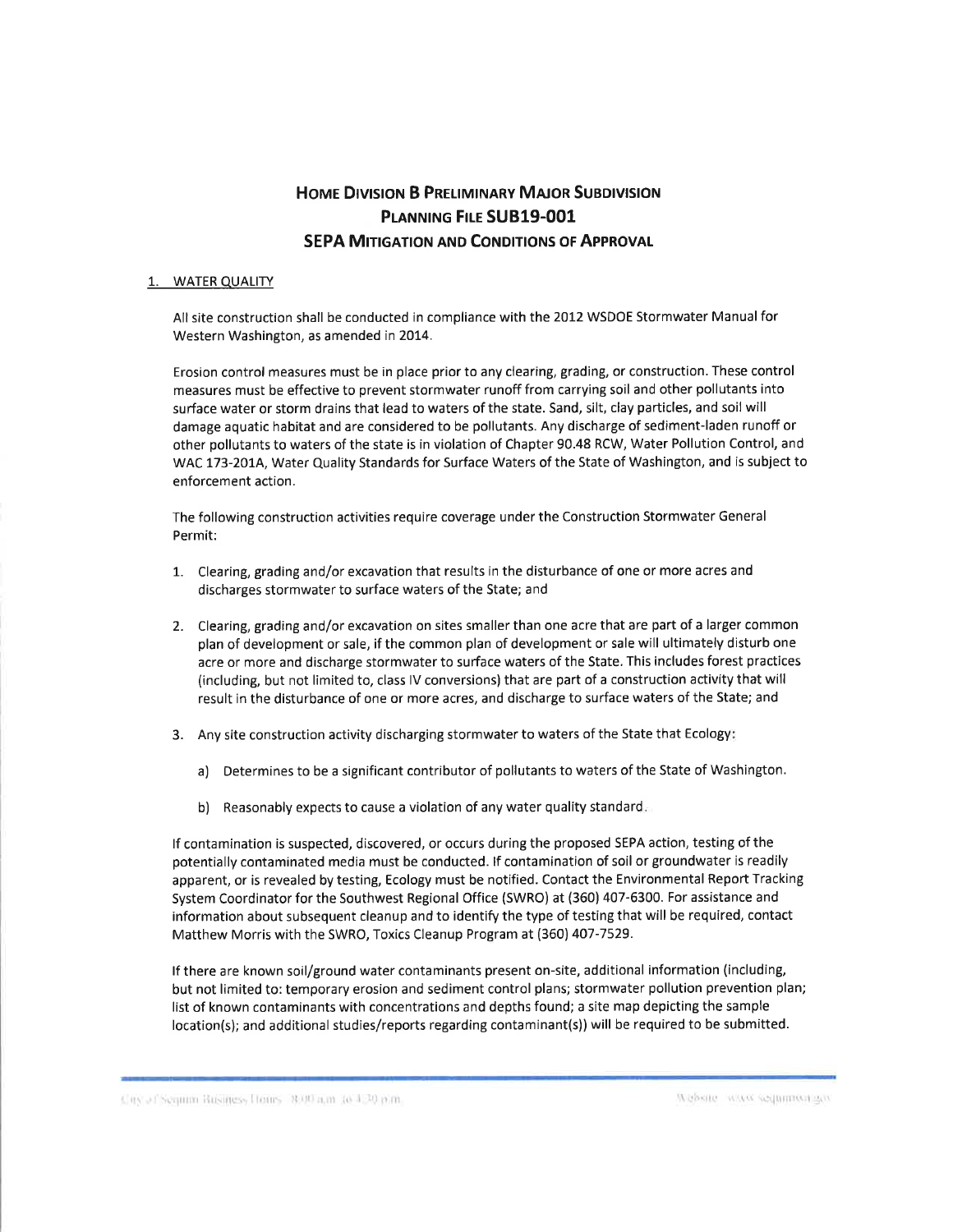You may apply online or obtain an application from Ecology's website at: http://www.ecy.wa.gov/programs/wq/stormwater/construction/ - Application. Construction site operators must apply for a permit at least 60 days prior to discharging stormwater from construction activities and must submit it on or before the date of the first public notice.

### 2. AIR

Potential air impacts shall be mitigated by watering the site as necessary, utilizing dust suppression options and techniques described in the WA Department of Ecology publication # 96-433, 2016.

#### 3. ENVIRIONMEANTAL HEALTH-NOISE

To mitigate the potential for noise impacts to surrounding properties, construction activities through complete buildout of this proposed development shall be limited from 7:30 am to 7:00 pm Monday through Saturday.

#### 4, ANIMALS

It shall be the responsibility of the applicant to take all necessary steps to prevent the incidental taking of protected species under the Endangered Species Act through habitat modification or degradation during the life of the project or development authorized by this permit or approval. The applicant shall notify the City through lts Public Works Director or designee and the Federal Agencies with responsibility for enforcement of the Endangered Species Act immediately, in the event of damage of degradation to Endangered Species habitat by or from the project or the development subject to this permit or approval. ln any such case, the applicant shall, at its sole cost and expense, take all action necessary to prevent the furtherance of the damage or degradation and to restore the habitat as required by the Federal, State, and local agencies with jurisdiction.

### 5. HISTORICAL AND CULTURAL RESOURCES

ln response to Washington Department of Archaeology & Historic Preservation (DAHP) comments, the proponent shall work with the DAHP in performing an archaeological survey. While there are currently no known archaeological resources on this site, in the event archaeological artifacts are uncovered during construction, activity shall be halted immediately, and the State Historic Preservation Office and local Tribes shall be contacted. The applicant shall follow the applicable sections of the Inadvertent Archaeological and Historic Resources Discovery Plon for Sequim, WA (Copy available at the City of Sequim Department of Community Development).

### **TRANSPORTATION**

Prior to final subdivision approval, the applicant shall submit final construction plans for review and approval by the City of Sequim Public Works Department. In accordance with SMC 17.20.040, the plans shall demonstrate to the satisfaction of the City engineer, that curb, gutter, sidewalk, trail connections, transit stops, streets, storm drainage, sanitary sewer lines, water lines and other utilities as required, will be installed at the expense of the applicant and meet city specifications and applicable ordinances.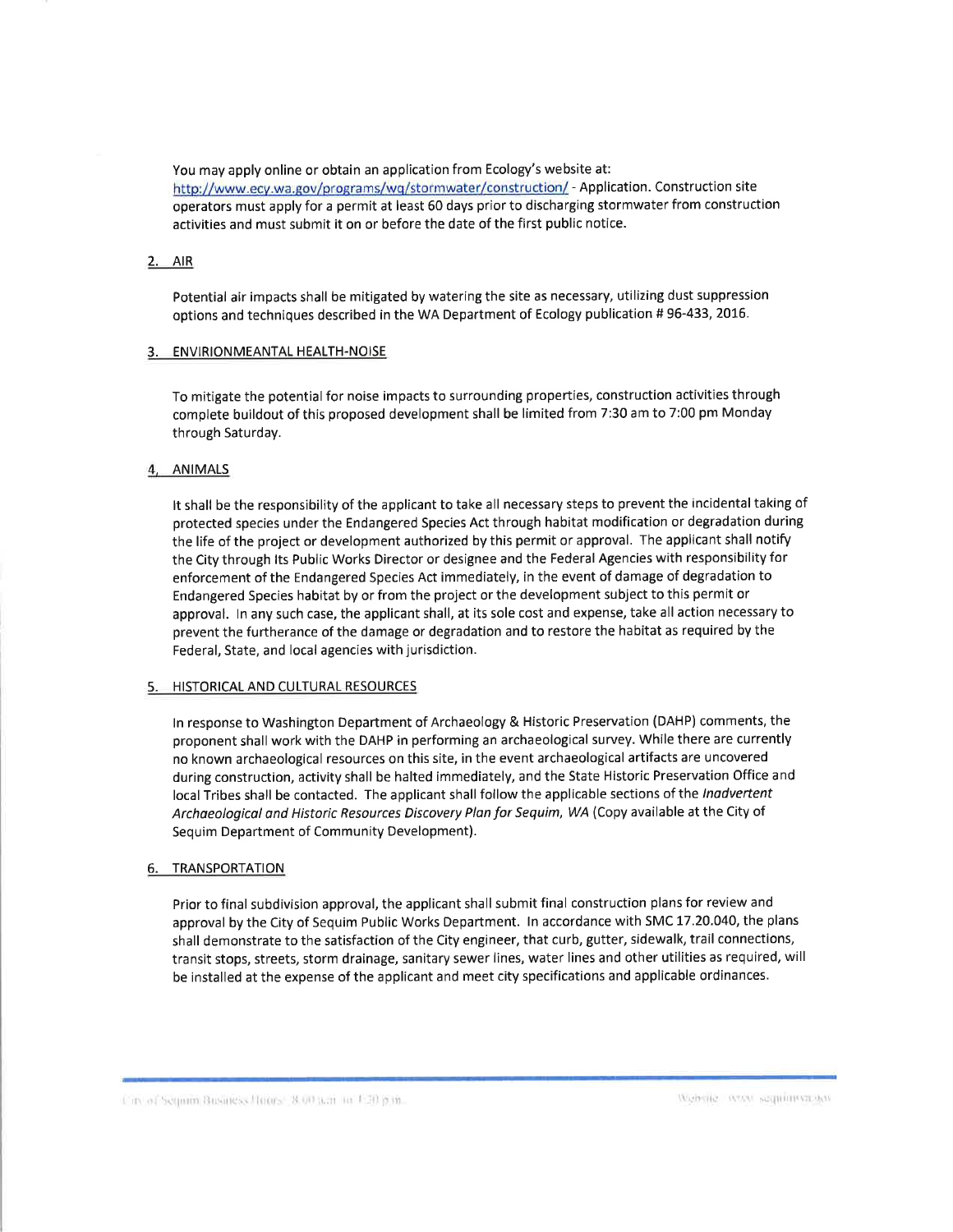### DEPARTMENT OF COMMUNITY DEVELOPMENT CONDITIONS OF APPROVAL

- 7. Within five years following approval of a preliminary major subdivision, or as otherwise stipulated in RCW 58.L7.140, a final plat shall be submitted to the City for review and approval. Two, one-year extensions may be granted by the City Council.
- 2. The development of the site shall be in substantial conformance with the revised Preliminary Plat drawings received June 2, 2021 (as conditioned, herein) and attached as [Exhibit 2], and the SEPA Mitigation Conditions of Approval as approved by the Sequim City Council.
- 3. Until such time as Phase 2 develops the development of Phase 1 shall be limited to no more than nine lots with the proposed single point of access. Should the applicant provide two points of access or a combined access pursuant to SMC 17.32.110, ten lots within Phase 1 would be allowed.
- 4. Prior to final plat approval of Phase 2, the connection to Rolling Hills Way is required in order to satisfy sMc 17.32.110.
- 5. All lots shall be between 5400 and 14,500 square feet in area on the final plat.
- 6. Development of the lots shall comply with SMC 18.20.050, or as subsequently amended, for setbacks, building lot coverage, and building height.
- 7. A final plat must be approved by the City prior to recording. An electronic version of the final plat shall be submitted to the City of Sequim DCD.
- 8. After recordation of the final map with the Clallam County Auditor, one copy of the recorded final plat shall be provided to the City of Sequim's Department of Community Development.
- 9. The responsibility for the maintenance and operation of any common facilities including, but not limited to private drainage facilities, private open space, parks, and landscape areas/buffers, shall be determined prior to final plat approval. Said facilities may be maintained and operated by the land divider, a lot owners' association, a public agency or a private agency consistent with applicable state requirements. Any maintenance obligations shall be noted on the final plat.
- 10. lf said common facilities are to be owned and managed by a lot owners' association, said lot owner's association shall be established prior to final approval. The association is responsible for operating and maintaining all common facilities that have been dedicated or deeded to it by the land divider. The bylaws of the association shall authorize, at a minimum, the following responsibilities and authorities:
	- o To enforce covenants and conditions required byTitle 17 SMC, or in the lot owner's association.
	- To levy and collect assessments against all lots to adequately accomplish the association's responsibilities.
	- To collect money from unit owners to finance future improvements.
	- To collect delinquent assessments through the courts, including money to pay for the costs of court action.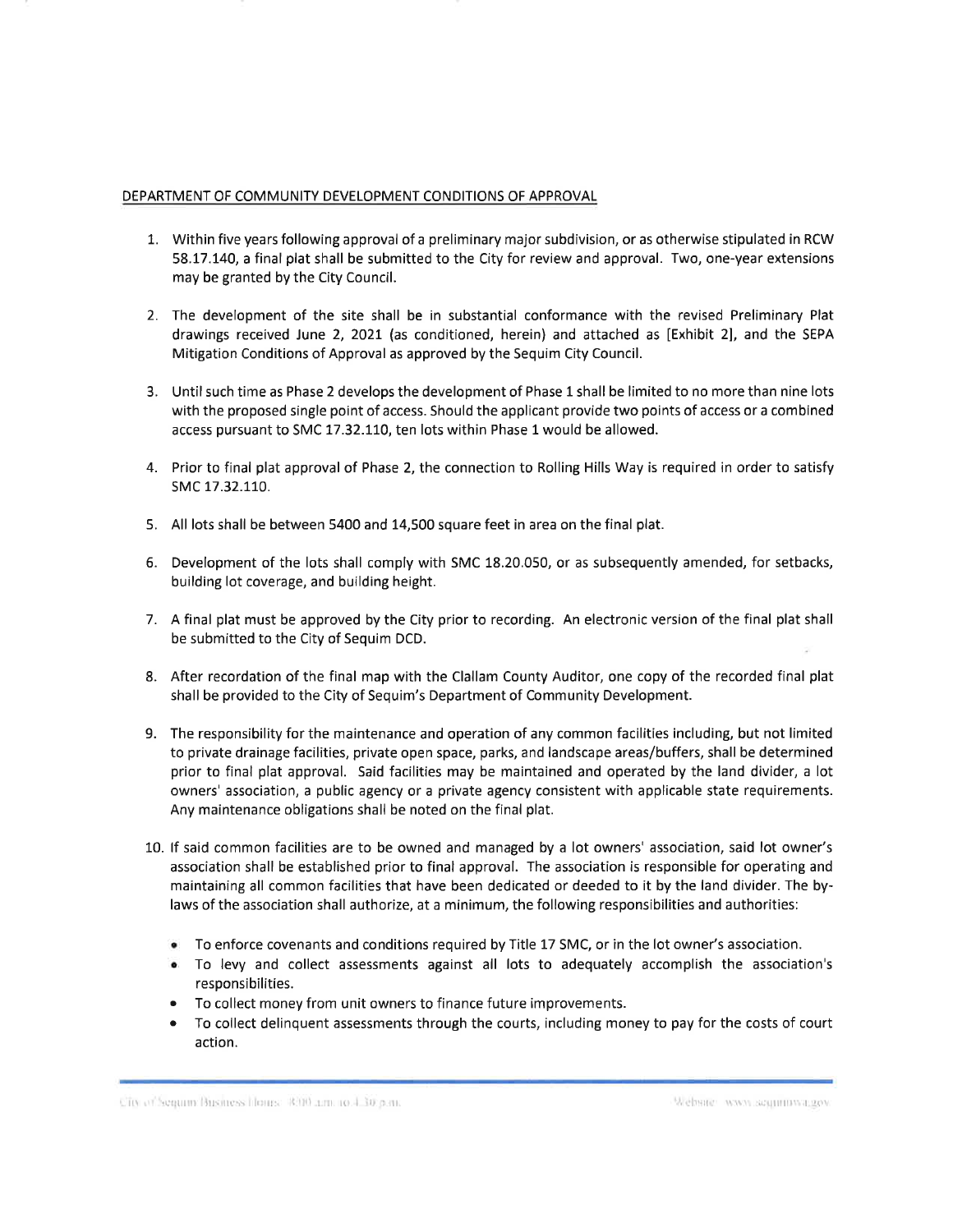- To enter into contracts to build, maintain and manage common facilities required by the Sequim a Municipal Code.
- $\bullet$  To allow amendments to the by-laws for improvements required by Title 17 SMC which may or may not require a plat alteration to be submitted, approved and finalized in accordance with Title 17 SMC.
- 11. lf a Homeowners Association is formed, the final plat shall include a statement which requires indefinite existence of the association and automatic membership in the association upon assumption of ownership of a lot within the plat. The Association by-laws shall be submitted and approved by the City prior to final plat approval. The by-laws required for this section shall be separate from any by-laws or private covenants established by the subdivider. Any private covenants or restrictions proposed by the subdivider shall not be included with any requirements set forth by the Sequim Municipal Code.
- 12. The CC&Rs document will be provided with the final plat submittal. The City's review and approval of the CC&Rs document does not mean the City will assume any responsibility for enforcing private covenants between the lot owners nor maintaining any roads or other amenities not specifically dedicated to the City on the public's behalf.
- 13. The applicant shall coordinate with the U.S. Postal service for the provision of mailboxes
- 14. Afinallandscaping plan shallbe submitted with the final plat application. The plan shalladdress required street trees, right-of-way landscaping and any other areas in common ownership of the homeowners. The final landscape plan is subject to review and approval by the City's Department of Community Development and the Public Works and Engineering Departments.
- 15. Reasonable landscaping should be provided at the site entrances, in public areas, and adjacent to buildings. The type and amount of landscaping shall be allowed to vary consistent with the type of development and the requirements of the zoning district.
- 16. Landscaping materials shall be those which best serve the intended function, and shall be appropriate for the soil and other environmental conditions of the site. Drought-tolerant, low water plant materials shall be encouraged.
- 17. Maintenance of all landscape areas shall comply with Section 18.22 of the SMC.
- 18. Any onsite wells or septic systems shall be removed/decommissioned in each phase in accordance with the requirements of the Clallam County Health District, prior to approval and recording of the final plat for each phase.
- 19. All fire hydrants must have two (2) 2-1/2" NST ports and one (1) 5" Storz fitting steamer port.
- 20. Any future signage will require separate review by the Department of Community Development, at which time it will be reviewed for compliance with the city's sign regulations.
- 21. All mitigation measures in the Final MDNS shall be conditions for the Home B Preliminary Major Subdivision (SUB19-001).

1 Uity-of-Sequint Business Hours = 8.00 a.m. to 4.30 p.m.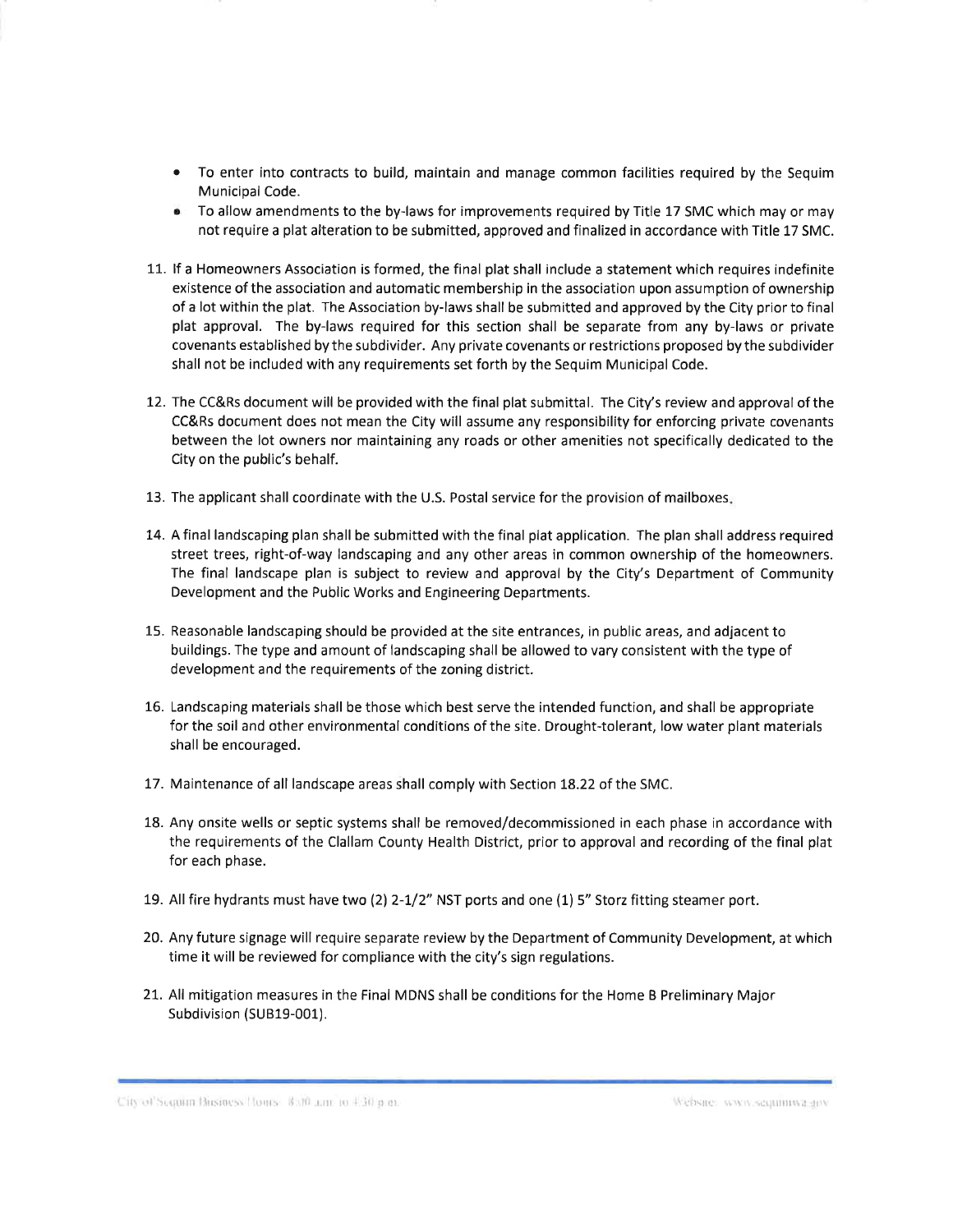- 22. All proposed single-family residential building permits shall satisfy the standards for Site Design Class <sup>D</sup> at a minimum.
- 23. Bonding in accordance with SMC 17.64.010 A. shall be posted to ensure completion of any improvements required under this approval, but not yet installed or provided.
- 24. The proponent shall satisfy any conditions set forth by the Jamestown S'Klallam Tribe, Department of Archeology and Historic Preservation, and the Department of Ecology in their comments provided in response to notice of this proposal.
- 25. Prior to any site disturbance or improvements, the extent of the toe of the geological hazard area and its required buffer must be contained in a separate critical area tract. The extent of the critical area will be verified by an independent third-party reviewer hired by the City of Sequim.
- 26. The buffer from the toe of the landslide hazard area must be a minimum of 30 feet; provided that, the buffer may be reduced to not less than 25 feet provided that a geotechnical analysis supports that such a variation will be adequate to provide protection of any proposed lots.
- 27. All critical areas and their associated buffers shall be established as a separate critical area tract or tracts containing the areas determined to be critical area and/or critical area buffer.
- 28. Unless otherwise waived or modified by the City Engineer, the proponent shall satisfy the conditions set forth by the Public Works Department in their comments dated January 13, 2022 (Exhibit 7.e.), as modified through the final plat submittal and site construction plan process as follows:

### PUBLIC WORKS/ENGINEERING DEPARTMENT CONDITIONS

(Cited comments are provided in Exhibit 7.e)

# The following Conditions must be satisfactorily addressed in the Site Construction Permit application process before Public Works can recommend approval of the Site Construction Permit Application:

### Plan Submittal:

- 1. The applicant may be required to provide a Stream and Wetland Assessment by a qualified professional specializing in wetlands and aquatic habitat per SMC 18.80.060 if evidence of regulated streams or wetlands are discovered on or within close proximity of the subject property. This matter must be resolved to the satisfaction of the DCD Director prior to issuance of any site development permits or land disturbing activities.
- 2. Provide an approved Critical Area Special Study by a qualified professional specializing in critical areas or related per SMC 18.80.060.
- 3. In accordance with Section 13.104, SMC, the applicant shall provide a Stormwater Design/Plan meeting the requirements of the 2012 (amended 2014) Edition of the Stormwater Management Manual for Western Washington (Department of Ecology).
- 4. ldentify the Landslide Hazard Areas, landslide hazard area buffer tract as well as setbacks for any structures per SMC 18.80.060 and 18.80.030.
- 5. Provide an approved Traffic lmpact Analysis.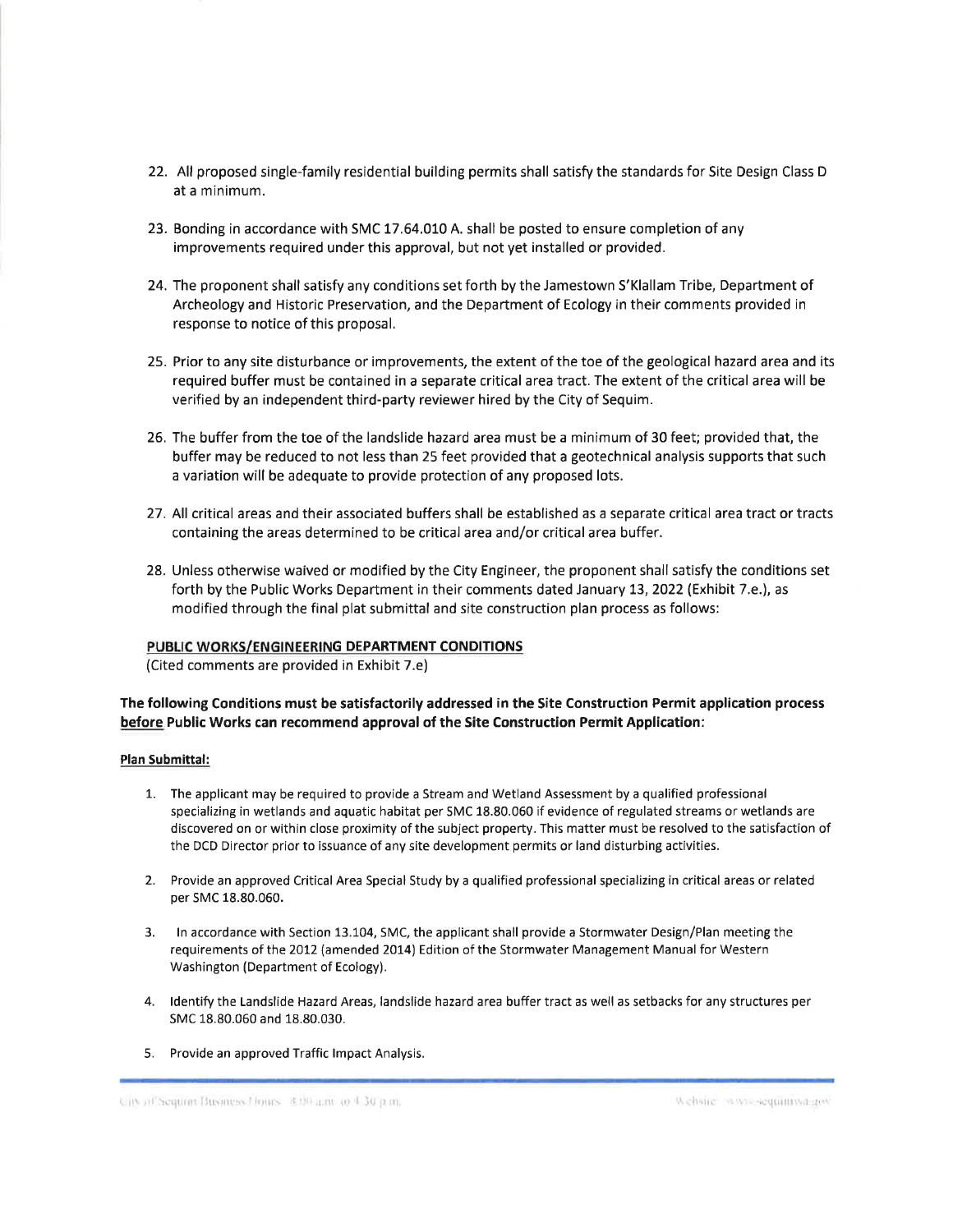#### Geotechnical:

6. Provide delineation of landslide hazard zone area, buffer tracts and setbacks consistent with SMC18.80.030.

#### Plans:

- 7. Relocate Driveways outside of Water Main Easement.
- 8. Show the Highland lrrigation Ditch as required by RCW 58.17.310. Provide documentation from Highland lrrigation District showing coordination and approval of submitted plans.

#### Phasing:

9. Provide a phasing plan showing each phase of the development will be up to city standards as stand-alone developments. SMC 17.26.030 (A)

#### Stormwater:

- 10. Specify how individual lot stormwater will be infiltrated on site for each lot. SMC 13.104
- 11. Provide ownership information and an Operation and Maintenance agreement for the existing 24" Stormwater Catchment System on SE property line.
- 12. Provide details, grading, and a cross section for the proposed swale adjacent the east boundary
- 13. A maintenance easement shall be established for the 24" Diameter stormwater system culvert along the east boundary of the subject property Both storm easements AFN#2007-1206711 and AFN#2004-1139552 will be referenced on the Final Plat.

#### Water:

- 14. The applicant shall provide a water main connection to the City of Sequim's 480 reservoir. While an 8" diameter main is the minimum size per City Code necessary to serve the proposed subdivision, the future build-out of the broader service area will require a larger main size. The City is open to a Cost Sharing Agreement for the upsize of the water main beyond the 8" line and a Latecomers Agreement for undeveloped portions of the service area. The new water main connection will be required at the completion of the phase of the development for which analysis shows that the existing water system will no longer be sufficient to provide service at Department of Health and City of Sequim minimum standards for pressure and flow to the service area.
- 15. A connection is not allowed to the existing 24" Diameter Transmission Water Main that traverses the south end of the development. This water is considered untreated and is not suitable for domestic use without further treatment at the Reservoir Rd water treatment facility.
- 16. Fire Hydrant spacing shall be in accordance with the 2015 lnternational Fire Code (lFC), Appendix <sup>C</sup>

#### Third Partv Review

- 17. The sewer, water, and stormwater designs; Geotechnical report, Critical area study, Traffic Impact Analysis and possibly other elements of the submitted site construction permit application will be reviewed by a third party (peer) engineering entity for compliance with city codes and standards and impact upon the city's overall utility system from a capacity and life safety standpoint. The cost of this service will be payable by the developer. The city will seek authorization from the developer and collect a deposit before directing the third party to perform the reviews.
- 19. All plans submitted for final approval shall be titled